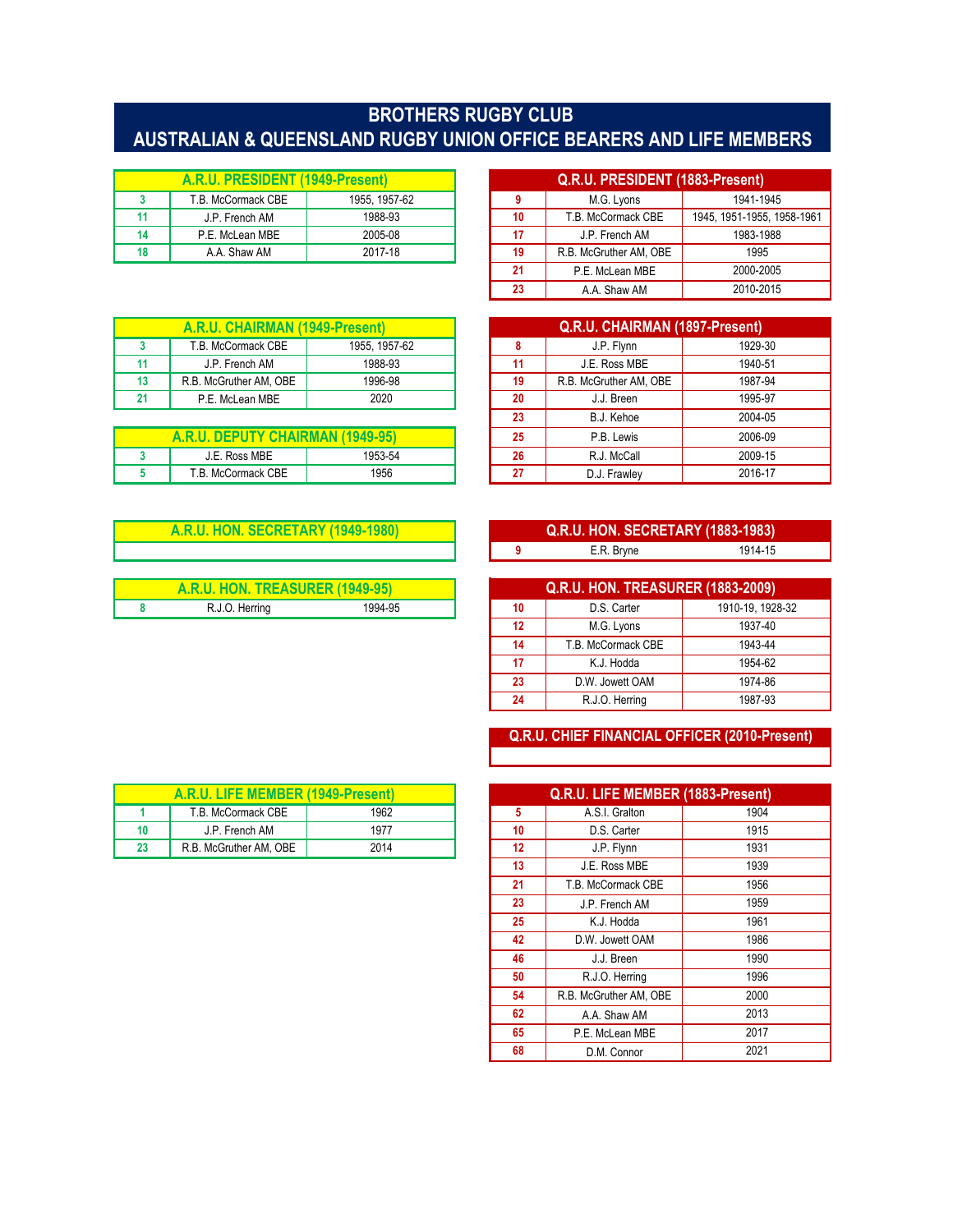# **AUSTRALIAN & QUEENSLAND REPRESENTATIVE CAPTAINS BROTHERS RUGBY CLUB**

### **AUSTRALIA CAPTAIN (9) QUEENSLAND CAPTAIN (26)**

| <b>Player</b>    | <b>Honour Board</b>                                                                              | <b>Player</b>    | <b>Honour Board</b>                                   |
|------------------|--------------------------------------------------------------------------------------------------|------------------|-------------------------------------------------------|
| Flynn, J.P.      | $1914^{\circ}$                                                                                   | Flanagan, P.     | 1908 <sup>C</sup>                                     |
| Gorman, J.T.     | $1928^\circ$                                                                                     | Ahern, F.        | 1908 <sup>C</sup>                                     |
| Connor, D.M.     | 1958 <sup>C</sup>                                                                                | Oxenham, A. McE. | $1910^{\circ}$                                        |
| Cocks, M.R.      | 1973 Tour to England & Wales                                                                     | Murphy, P.J.B.   | $1911^{\circ}$ , 14 <sup>c</sup> , 19 <sup>c</sup>    |
| L'Estrange, R.D. | 1975 Wallaby Tour to U.K.                                                                        | Flynn, J.P.      | $1913^{\circ}$ , 14 <sup>c</sup> , 19 <sup>c</sup>    |
| Shaw, A.A.       | $1978^{\circ}$ , 79 $^{\circ}$ , 80 $^{\circ}$ , 81 $^{\circ}$                                   | Gorman, J.T.     | 1926 <sup>C</sup> , 27 <sup>C</sup> , 28 <sup>C</sup> |
| McLean, P.E.     | $1980^\circ$                                                                                     | O'Connell, B.    | 1946 <sup>C</sup>                                     |
| McCall, R.J.     | 1995 <sup>CW</sup>                                                                               | Connor, D.M.     | $1956^{\circ}$ , 59 $^{\circ}$                        |
| Eales, J.A.      | $1996^{\circ}$ , 97 $^{\circ}$ , 98 $^{\circ}$ , 99 $^{\circ}$ , 2000 $^{\circ}$ , 01 $^{\circ}$ | Roberts, H.F.    | $1958^{\circ}$ , 61 $^{\circ}$                        |

| our Board                                          | Player           | <b>Honour Board</b>                                                                         |
|----------------------------------------------------|------------------|---------------------------------------------------------------------------------------------|
|                                                    | Flanagan, P.     | 1908 <sup>C</sup>                                                                           |
|                                                    | Ahern, F.        | $1908^C$                                                                                    |
|                                                    | Oxenham, A. McE. | $1910^C$                                                                                    |
| gland & Wales                                      | Murphy, P.J.B.   | 1911 <sup>c</sup> , 14 <sup>c</sup> , 19 <sup>c</sup>                                       |
| our to U.K.                                        | Flynn, J.P.      | 1913 <sup>C</sup> , 14 <sup>C</sup> , 19 <sup>C</sup>                                       |
| $,81^{\circ}$                                      | Gorman, J.T.     | $\overline{1926}^{\circ}$ , 27 <sup>c</sup> , 28 <sup>c</sup>                               |
|                                                    | O'Connell, B.    | $1946^{\circ}$                                                                              |
|                                                    | Connor, D.M.     | 1956 $\text{^C}$ , 59 $\text{^C}$                                                           |
| , 99 $^{\rm CW}$ , 2000 $^{\rm C}$ , 01 $^{\rm C}$ | Roberts, H.F.    | $1958^{\circ}$ , 61 $^{\circ}$                                                              |
|                                                    | O'Neill, D.J.    | 1964 $\mathrm{^C}$ , 65 $\mathrm{^C}$ , 66 $\mathrm{^C}$                                    |
|                                                    | Honan, B.D.      | 1967 $^{\circ}$ , 71 $^{\circ}$                                                             |
|                                                    | Barry, M.J.      | $1968^\circ$                                                                                |
|                                                    | Pope, A.M.       | $1970^{\circ}$                                                                              |
|                                                    | Kelleher, R.J.   | $1970^{\circ}$                                                                              |
|                                                    | L'Estrange, R.D. | $1971$ <sup>C</sup>                                                                         |
|                                                    | Cocks, M.R.      | 1973 <sup>C</sup> , 74 <sup>C</sup> , 75 <sup>C</sup>                                       |
|                                                    | McLean, P.E.     | $1977^{\circ}$ , 80 $^{\circ}$                                                              |
|                                                    | Shaw, A.A.       | 1980 <sup>C</sup> , 81 <sup>C</sup> , 82 <sup>C</sup> , 83 <sup>C</sup>                     |
|                                                    | McBain, M.I.     | 1989 <sup>C</sup>                                                                           |
|                                                    | McCall, R.J.     | $1992^{\circ}$ , 93 $^{\circ}$ , 94 $^{\circ}$ , 95 $^{\circ}$                              |
|                                                    | Eales, J.A.      | 1997 <sup>C</sup> , 98 <sup>C</sup> , 99 <sup>C</sup> , 2000 <sup>C</sup> , 01 <sup>C</sup> |
|                                                    | Flatley, E.J.    | $2004^{\circ}$ , 05 $^{\circ}$                                                              |
|                                                    | Croft, D.N.      | $2006^{\circ}$ , 07 $^{\circ}$                                                              |
|                                                    | Cordingley, S.J. | $2008^{\overline{C}}$                                                                       |
|                                                    | Hardman, S.P.    | $2009^\circ$                                                                                |
|                                                    | O'Connor, J.D.   | $2021^C$                                                                                    |

### **QUEENSLAND WOMENS CAPTAIN (2)**

| <b>Plaver</b> | <b>Honour Board</b> | <b>Plaver</b>  | <b>Honour Board</b>                                           |
|---------------|---------------------|----------------|---------------------------------------------------------------|
|               |                     | Columbus. J.E. | $2000^{\circ}$<br>$98^{\circ}$ , $99^{\circ}$<br>$1997^\circ$ |
|               |                     |                |                                                               |

**AUSTRALIA WOMENS CAPTAIN** 

| Player         | <b>Honour Board</b>                                                    |
|----------------|------------------------------------------------------------------------|
| Columbus, J.E. | $1997^{\circ}$ , 98 <sup>c</sup> , 99 <sup>c</sup> , 2000 <sup>c</sup> |
| Stiffler, M.C. | $2006^{\circ}$                                                         |